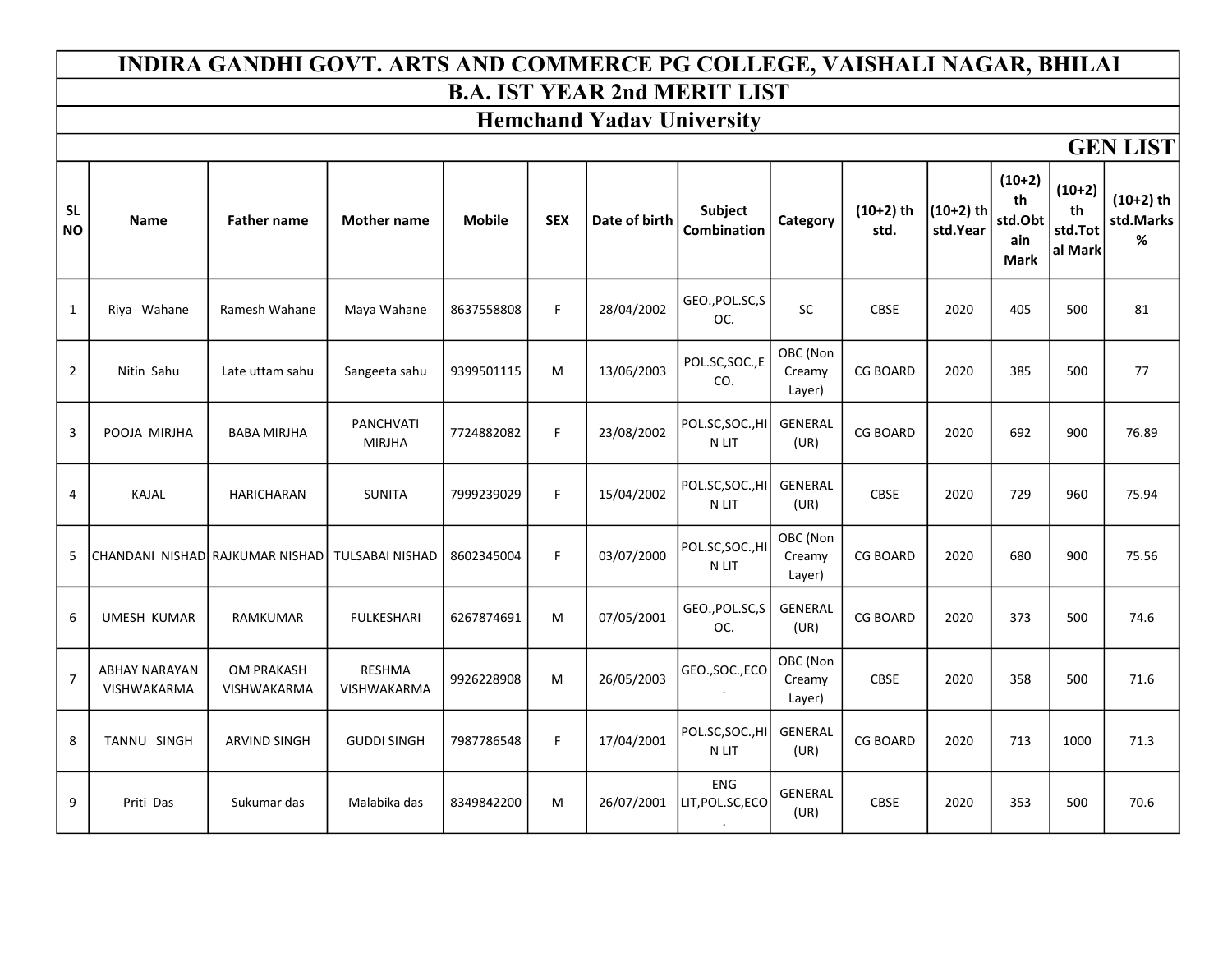| 10 | SHRADDHA YADAV                     | <b>AVERAM YADAV</b>             | <b>BHUNESHWARI</b><br>YADAV | 6260835963 | F | 14/10/2001 | <b>ENG</b><br>LIT, GEO., POL.S<br>C           | GENERAL<br>(UR)              | <b>CBSE</b>     | 2020 | 328 | 500 | 65.6 |
|----|------------------------------------|---------------------------------|-----------------------------|------------|---|------------|-----------------------------------------------|------------------------------|-----------------|------|-----|-----|------|
| 11 | PRAMOD KUMAR<br>CHAUHAN            | TRILOKINATH<br>CHAUHAN          | LALBACHI DEVI               | 9301808107 | M | 02/07/2001 | <b>ENG</b><br>LIT, GEO., POL.S<br>$\mathsf C$ | <b>GENERAL</b><br>(UR)       | <b>CBSE</b>     | 2020 | 327 | 500 | 65.4 |
| 12 | LILEENA<br>CHANDRAVANSHI           | <b>DHANRAJ</b><br>CHANDRAVANSHI | <b>KENVRA</b>               | 6261253138 | F | 04/04/2003 | POL.SC,SOC.,HI<br>N LIT                       | <b>SC</b>                    | <b>CG BOARD</b> | 2020 | 326 | 500 | 65.2 |
| 13 | <b>BHUNESHWARI</b><br>SAHU         | SHAILENDRA SAHU                 | NILESHWARI                  | 8817618229 | F | 16/12/2001 | POL.SC,SOC.,HI<br>N LIT                       | <b>GENERAL</b><br>(UR)       | <b>CG BOARD</b> | 2020 | 323 | 500 | 64.6 |
| 14 | KALASH KUMARI                      | RAJESHWAR RAI                   | <b>MANJU DEVI</b>           | 7999450707 | F | 21/03/2002 | POL.SC,SOC.,E<br>CO.                          | <b>GENERAL</b><br>(UR)       | <b>CG BOARD</b> | 2020 | 323 | 500 | 64.6 |
| 15 | <b>KARAN KUMAR</b><br><b>VERMA</b> | <b>RAMAVTAR</b>                 | <b>SANTOSHI</b>             | 6268976868 | M | 18/04/2002 | POL.SC,SOC.,HI<br>N LIT                       | OBC (Non<br>Creamy<br>Layer) | <b>CG BOARD</b> | 2020 | 322 | 500 | 64.4 |
| 16 | Sameer Sahu                        | Prakash Narayan<br>Sahu         | Seema Sahu                  | 9993222274 | M | 01/03/2002 | <b>ENG</b><br>LIT, POL.SC, HIN<br>LIT.        | OBC (Non<br>Creamy<br>Layer) | <b>CBSE</b>     | 2020 | 321 | 500 | 64.2 |
| 17 | <b>KUNAL TANDAN</b>                | <b>HEMANT TANDAN</b>            | <b>NEM BAI</b>              | 6268581168 | M | 06/08/2002 | GEO., POL.SC, H<br>IN LIT                     | SC                           | <b>CG BOARD</b> | 2020 | 321 | 500 | 64.2 |
| 18 | Sandeep Chelak                     | Kailash chelak                  | Prabha chelak               | 8839304164 | M | 11/11/1999 | POL.SC,SOC.,HI<br>N LIT                       | <b>GENERAL</b><br>(UR)       | <b>CG BOARD</b> | 2020 | 320 | 500 | 64   |
| 19 | <b>NEHA LAUTRE</b>                 | SHRAVAN KUMAR<br>LAUTRE         | POOJA LAUTRE                | 9685904070 | F | 14/02/2003 | POL.SC,SOC.,HI<br>$\,$ N LIT                  | SC                           | <b>CG BOARD</b> | 2020 | 318 | 500 | 63.6 |
| 20 | M RAVI RAO                         | M CHINNA RAO                    | M ANITA                     | 6263684781 | M | 01/06/2003 | GEO., POL.SC, S<br>OC.                        | GENERAL<br>(UR)              | <b>CG BOARD</b> | 2020 | 318 | 500 | 63.6 |
| 21 | <b>KIRAN</b>                       | <b>BASANT KUMAR</b>             | <b>KULESHAR BAI</b>         | 8269072796 | F | 06/01/1999 | POL.SC,SOC.,E<br>CO.                          | <b>SC</b>                    | <b>CG BOARD</b> | 2020 | 318 | 500 | 63.6 |
| 22 | Shivani Mandal                     | Manoj Mandal                    | Kavita Devi                 | 9691557020 | F | 01/11/2001 | POL.SC, SOC., E<br>CO.                        | <b>GENERAL</b><br>(UR)       | <b>CG BOARD</b> | 2020 | 318 | 500 | 63.6 |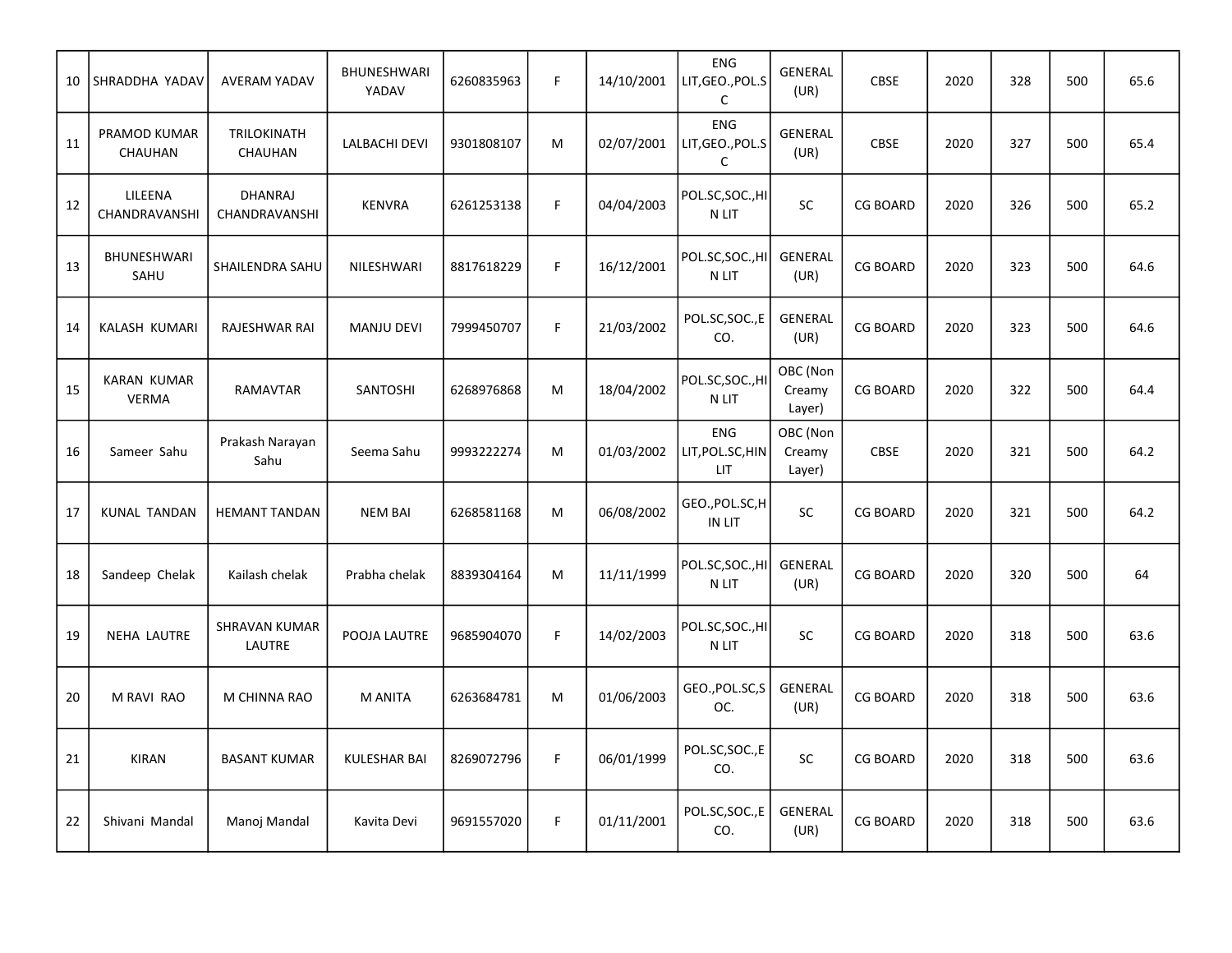| 23 | ROHIT KUSHVAHA         | <b>NAVAL KISHOR</b>  | SHARDA             | 7898446096 | M           | 02/10/2002 | POL.SC, SOC., E<br>CO.           | GENERAL<br>(UR)              | <b>CG BOARD</b> | 2020 | 317 | 500 | 63.4 |
|----|------------------------|----------------------|--------------------|------------|-------------|------------|----------------------------------|------------------------------|-----------------|------|-----|-----|------|
| 24 | LALITA YADAV           | RAMESH YADAV         | <b>KANTI YADAV</b> | 6266995807 | $\mathsf F$ | 07/08/2001 | POL.SC, SOC., E<br>CO.           | <b>GENERAL</b><br>(UR)       | <b>CG BOARD</b> | 2020 | 317 | 500 | 63.4 |
| 25 | <b>CHETNA</b>          | <b>ROSHAN LAL</b>    | PUSHPA BAI         | 8085518620 | $\mathsf F$ | 21/01/2002 | POL.SC,SOC.,HI<br>N LIT          | OBC (Non<br>Creamy<br>Layer) | <b>CG BOARD</b> | 2020 | 316 | 500 | 63.2 |
| 26 | Lokendra Kurre         | Ramvtar Kurre        | Saroj Kurre        | 6268872014 | M           | 07/06/2002 | GEO., POL.SC, S<br>OC.           | SC                           | <b>CG BOARD</b> | 2020 | 315 | 500 | 63   |
| 27 | <b>G MANJU</b>         | <b>G VASU</b>        | <b>G KUMARI</b>    | 7587719051 | F           | 14/12/2003 | POL.SC,ECO.,HI<br>N LIT          | <b>GENERAL</b><br>(UR)       | <b>CG BOARD</b> | 2020 | 314 | 500 | 62.8 |
| 28 | EKTA RANI              | JEERJODHAN SAHU      | <b>SUNITA SAHU</b> | 9630292399 | $\mathsf F$ | 03/05/2003 | GEO., POL.SC, H<br><b>IN LIT</b> | OBC (Non<br>Creamy<br>Layer) | <b>CG BOARD</b> | 2020 | 313 | 500 | 62.6 |
| 29 | <b>BHUMIKA JOSHI</b>   | KHELU RAM JOSHI      | RAJNI              | 7898110904 | F           | 01/04/2003 | POL.SC, SOC., E<br>CO.           | SC                           | <b>CG BOARD</b> | 2020 | 312 | 500 | 62.4 |
| 30 | SHIVANI SAHU           | <b>VIJAY SAHU</b>    | <b>SEEMA SAHU</b>  | 7898309077 | $\mathsf F$ | 02/06/2003 | SANSK<br>LIT, POL.SC, SOC        | <b>GENERAL</b><br>(UR)       | <b>CG BOARD</b> | 2020 | 311 | 500 | 62.2 |
| 31 | <b>VIVEK KUMAR SEN</b> | <b>SANTOSH SEN</b>   | RANJANA SEN        | 9685406733 | M           | 23/01/2003 | POL.SC,SOC.,HI<br>$\,$ N LIT     | OBC (Non<br>Creamy<br>Layer) | <b>CG BOARD</b> | 2020 | 310 | 500 | 62   |
| 32 | Nisha Kumari           | Saheb Rai            | Sangeeta Devi      | 7415374506 | $\mathsf F$ | 13/08/2001 | GEO., POL.SC, S<br>OC.           | GENERAL<br>(UR)              | <b>CG BOARD</b> | 2020 | 310 | 500 | 62   |
| 33 | PRADEEP KUMAR          | <b>MITHAI LAL</b>    | <b>SUSHILA</b>     | 6268080130 | M           | 02/06/2001 | POL.SC,SOC.,HI<br>N LIT          | <b>GENERAL</b><br>(UR)       | <b>CG BOARD</b> | 2020 | 310 | 500 | 62   |
| 34 | RUPESH KUMAR           | <b>NARESH THAKUR</b> | YAMINI             | 9993100388 | M           | 26/02/1999 | POL.SC,SOC.,HI<br>N LIT          | ST                           | <b>CG BOARD</b> | 2020 | 310 | 500 | 62   |
| 35 | Pratham Raut           | <b>Tirath Raut</b>   | Purna Raut         | 7000894823 | M           | 08/12/2001 | <b>ENG</b><br>LIT, POL.SC, SOC   | <b>SC</b>                    | <b>CBSE</b>     | 2020 | 310 | 500 | 62   |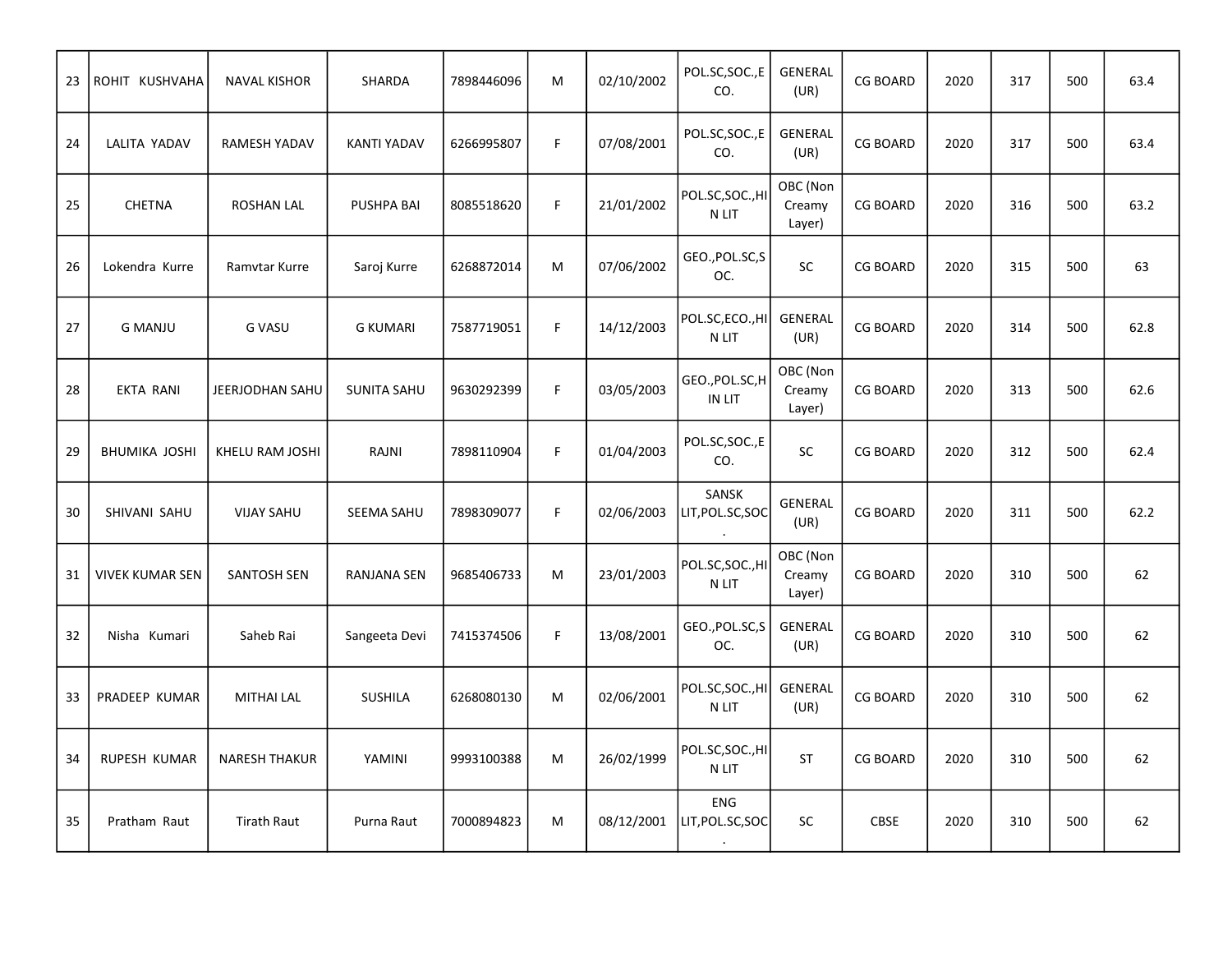| 36 | PREETI KUSHWAHA      | <b>GIRDHARI</b><br><b>KUSHWAHA</b> | MADHUMALA DEVI                | 7489987426 | $\mathsf F$ | 16/10/2000 | GEO., POL.SC, S<br>OC.        | GENERAL<br>(UR)              | <b>CG BOARD</b> | 2020 | 310 | 500 | 62   |
|----|----------------------|------------------------------------|-------------------------------|------------|-------------|------------|-------------------------------|------------------------------|-----------------|------|-----|-----|------|
| 37 | SARITA               | <b>UPENDRA PRASAD</b>              | <b>ANJU DEVI</b>              | 7477216100 | F           | 03/07/2003 | POL.SC,SOC.,E<br>CO.          | <b>GENERAL</b><br>(UR)       | <b>CG BOARD</b> | 2020 | 309 | 500 | 61.8 |
| 38 | LAXMI NISHAD         | SURAJBALI                          | SAVITRI                       | 6266422021 | F           | 28/05/2002 | POL.SC,SOC.,HI<br>N LIT       | GENERAL<br>(UR)              | <b>CG BOARD</b> | 2020 | 308 | 500 | 61.6 |
| 39 | KUNAL NAVRANGE       | PRAKASH<br>NAVRANGE                | KIRAN NAVRANGE                | 6267290260 | M           | 31/12/2001 | GEO.,POL.SC,H<br>IN LIT       | SC                           | <b>CG BOARD</b> | 2020 | 307 | 500 | 61.4 |
| 40 | Jhamit               | shyamsundar                        | sheetala bai                  | 9669450371 | F           | 19/10/2002 | GEO., POL.SC, H<br>IN LIT     | OBC (Non<br>Creamy<br>Layer) | <b>CG BOARD</b> | 2020 | 306 | 500 | 61.2 |
| 41 | LOKESH<br>DHRITLAHRE | SHATRUHAN<br>DHRITLAHRE            | SANTOSHI<br><b>DHRITLAHRE</b> | 9630453727 | M           | 19/11/2002 | GEO., POL.SC, E<br>CO.        | SC                           | <b>CG BOARD</b> | 2020 | 306 | 500 | 61.2 |
| 42 | PRITI NISHAD         | RAMAIYYA                           | <b>JANTRI</b>                 | 8225948655 | F           | 01/04/2001 | POL.SC,SOC.,HI<br>N LIT       | <b>GENERAL</b><br>(UR)       | <b>CG BOARD</b> | 2020 | 306 | 500 | 61.2 |
| 43 | Harsh Kumar Nair     | Jitendra Kumar Nair                | <b>Ruby Nair</b>              | 9109662630 | M           | 01/01/2002 | <b>ENG</b><br>LIT, GEO., ECO. | <b>GENERAL</b><br>(UR)       | CBSE            | 2020 | 305 | 500 | 61   |
| 44 | LATA<br>CHANDRAKAR   | <b>RAM BISHAL</b>                  | <b>TRIVENI BAI</b>            | 8827235658 | $\mathsf F$ | 15/04/2002 | POL.SC, SOC., HI<br>N LIT     | <b>GENERAL</b><br>(UR)       | <b>CG BOARD</b> | 2020 | 304 | 500 | 60.8 |
| 45 | SAURABH VERMA        | <b>CHHBILAL VERMA</b>              | PAMESHWARI<br><b>VERMA</b>    | 8085373310 | M           | 09/01/2003 | POL.SC,SOC.,HI<br>N LIT       | OBC (Non<br>Creamy<br>Layer) | <b>CG BOARD</b> | 2020 | 303 | 500 | 60.6 |
| 46 | Ankita yadav         | RAM SAMUJH<br>YADAV                | POONAM DEVI                   | 9691938999 | F           | 01/05/2002 | POL.SC, SOC., E<br>CO.        | <b>GENERAL</b><br>(UR)       | <b>CG BOARD</b> | 2020 | 302 | 500 | 60.4 |
| 47 | Radhika Sahu         | Mr. ballu ram Sahu                 | Mrs. Tamin sahu               | 6268721720 | $\mathsf F$ | 25/02/2001 | POL.SC,SOC.,HI<br>N LIT       | OBC (Non<br>Creamy<br>Layer) | <b>CG BOARD</b> | 2020 | 301 | 500 | 60.2 |
| 48 | <b>MAYANK KUMAR</b>  | <b>TUMANLAL SAHU</b>               | <b>BHUKHIN BAI</b>            | 8839602218 | M           | 06/09/2002 | POL.SC,SOC.,HI<br>N LIT       | OBC (Non<br>Creamy<br>Layer) | <b>CG BOARD</b> | 2020 | 301 | 500 | 60.2 |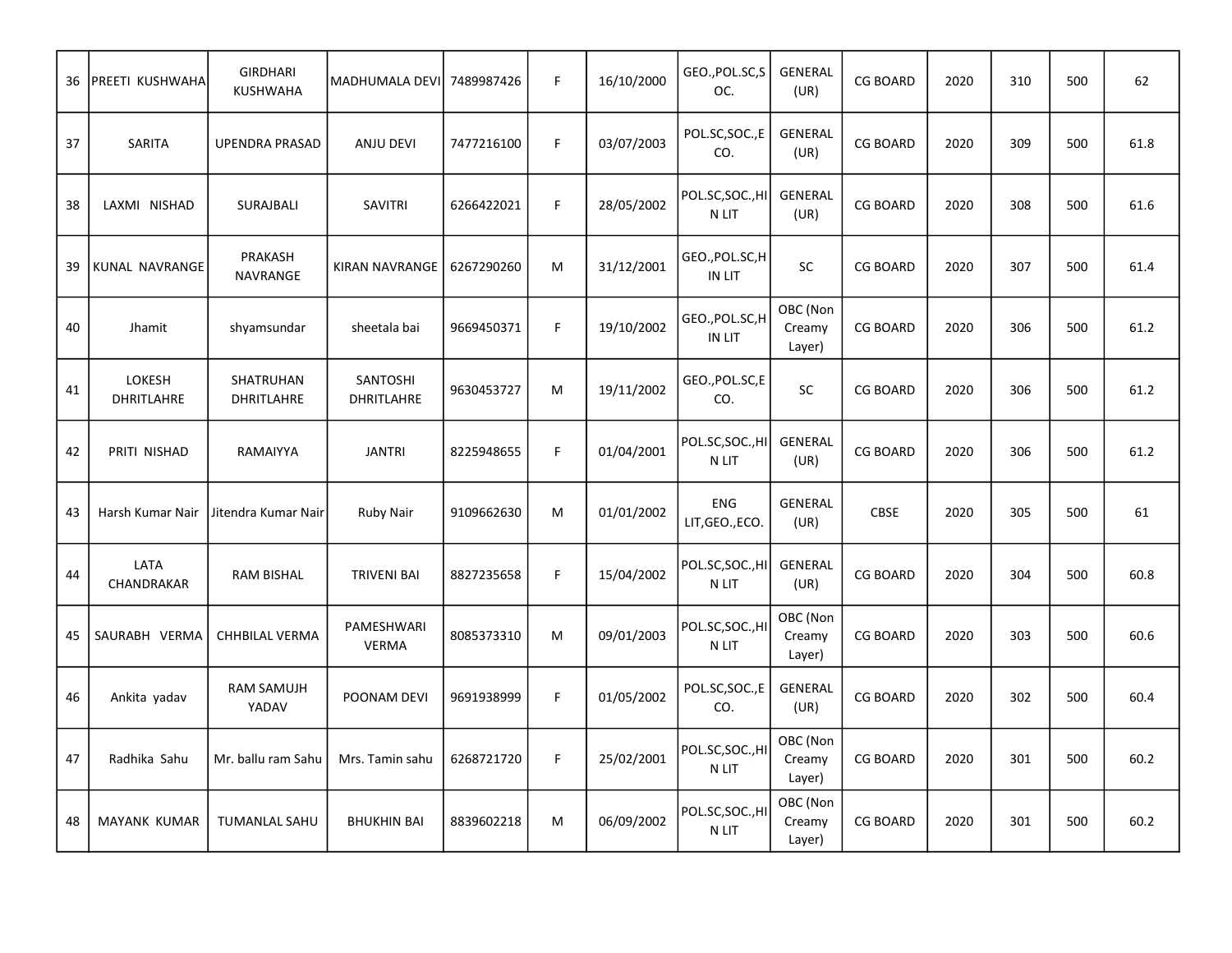| 49 | CHANDANI             | <b>ASHWANI KUMAR</b>      | LATA                | 6232181102 | F           | 18/11/2002 | POL.SC,SOC.,HI<br>N LIT       | <b>SC</b>                    | <b>CG BOARD</b> | 2020 | 300 | 500 | 60    |
|----|----------------------|---------------------------|---------------------|------------|-------------|------------|-------------------------------|------------------------------|-----------------|------|-----|-----|-------|
| 50 | VARSHA               | <b>GOPI SAHU</b>          | <b>CHAMPA SAHU</b>  | 6260550273 | F           | 04/01/2002 | POL.SC, SOC., HI<br>N LIT     | <b>GENERAL</b><br>(UR)       | <b>CG BOARD</b> | 2020 | 300 | 500 | 60    |
| 51 | <b>JYOTI</b>         | <b>MANOJ KUMAR</b><br>SAW | <b>MADHURI DEVI</b> | 8982207181 | F           | 19/03/2002 | POL.SC,ECO.,HI<br>N LIT       | <b>GENERAL</b><br>(UR)       | <b>CG BOARD</b> | 2020 | 300 | 500 | 60    |
| 52 | sandhya salam        | kishor salam              | chandrakala salam   | 9644051433 | M           | 05/09/2003 | POL.SC,SOC.,HI<br>N LIT       | <b>ST</b>                    | <b>CG BOARD</b> | 2020 | 297 | 500 | 59.4  |
| 53 | SANDHYA SALAM        | <b>KISHOR SALAM</b>       | CHANDRAKALA         | 9644051433 | $\mathsf F$ | 05/08/2003 | POL.SC,ECO.,HI<br>N LIT       | <b>ST</b>                    | <b>CG BOARD</b> | 2020 | 297 | 500 | 59.4  |
| 54 | SONIYA               | DHEERAN SHARMA            | <b>REKHA SHARMA</b> | 7772058052 | F           | 20/06/2002 | POL.SC, SOC., HI<br>N LIT     | <b>GENERAL</b><br>(UR)       | <b>CG BOARD</b> | 2020 | 296 | 500 | 59.2  |
| 55 | <b>NEHA</b>          | <b>ASHOK KUMAR</b>        | <b>SEMA BAI</b>     | 6268463558 | F           | 07/09/2002 | POL.SC, SOC., HI<br>N LIT     | OBC (Non<br>Creamy<br>Layer) | <b>CG BOARD</b> | 2020 | 296 | 500 | 59.2  |
| 56 | <b>CHANDNI UIKE</b>  | <b>FAGUN SINGH UIKE</b>   | <b>BUND KUNWAR</b>  | 8964083145 | F           | 16/03/2002 | POL.SC,SOC.,E<br>CO.          | <b>ST</b>                    | <b>CG BOARD</b> | 2020 | 296 | 500 | 59.2  |
| 57 | YAMINI               | <b>MANKU RAM</b>          | <b>GEETA BAI</b>    | 9406455025 | F.          | 23/06/2002 | GEO., POL.SC, S<br>OC.        | <b>ST</b>                    | CBSE            | 2020 | 296 | 500 | 59.2  |
| 58 | Priyanka sahu        | Rajendra kumar<br>sahu    | Ishwari sahu        | 9993733503 | F           | 24/04/2002 | POL.SC, SOC., HI<br>N LIT     | GENERAL<br>(UR)              | <b>CG BOARD</b> | 2020 | 295 | 500 | 59    |
| 59 | Kanchan              | Raj Kishor Prasad         | Archana Prasad      | 9907267936 | F           | 02/01/2003 | POL.SC, SOC., E<br>CO.        | <b>GENERAL</b><br>(UR)       | <b>CBSE</b>     | 2020 | 295 | 500 | 59    |
| 60 | <b>GITIKA BAGHEL</b> | YOGESH BAGHEL             | POOJA               | 9669050525 | $\mathsf F$ | 12/02/2002 | SOC., ECO., HIN<br><b>LIT</b> | GENERAL<br>(UR)              | <b>CG BOARD</b> | 2020 | 560 | 950 | 58.95 |
| 61 | varsha gendre        | Om prakash gendre         | rupa                | 8319813727 | F           | 28/02/2002 | SOC., ECO., HIN<br><b>LIT</b> | <b>GENERAL</b><br>(UR)       | <b>CG BOARD</b> | 2020 | 294 | 500 | 58.8  |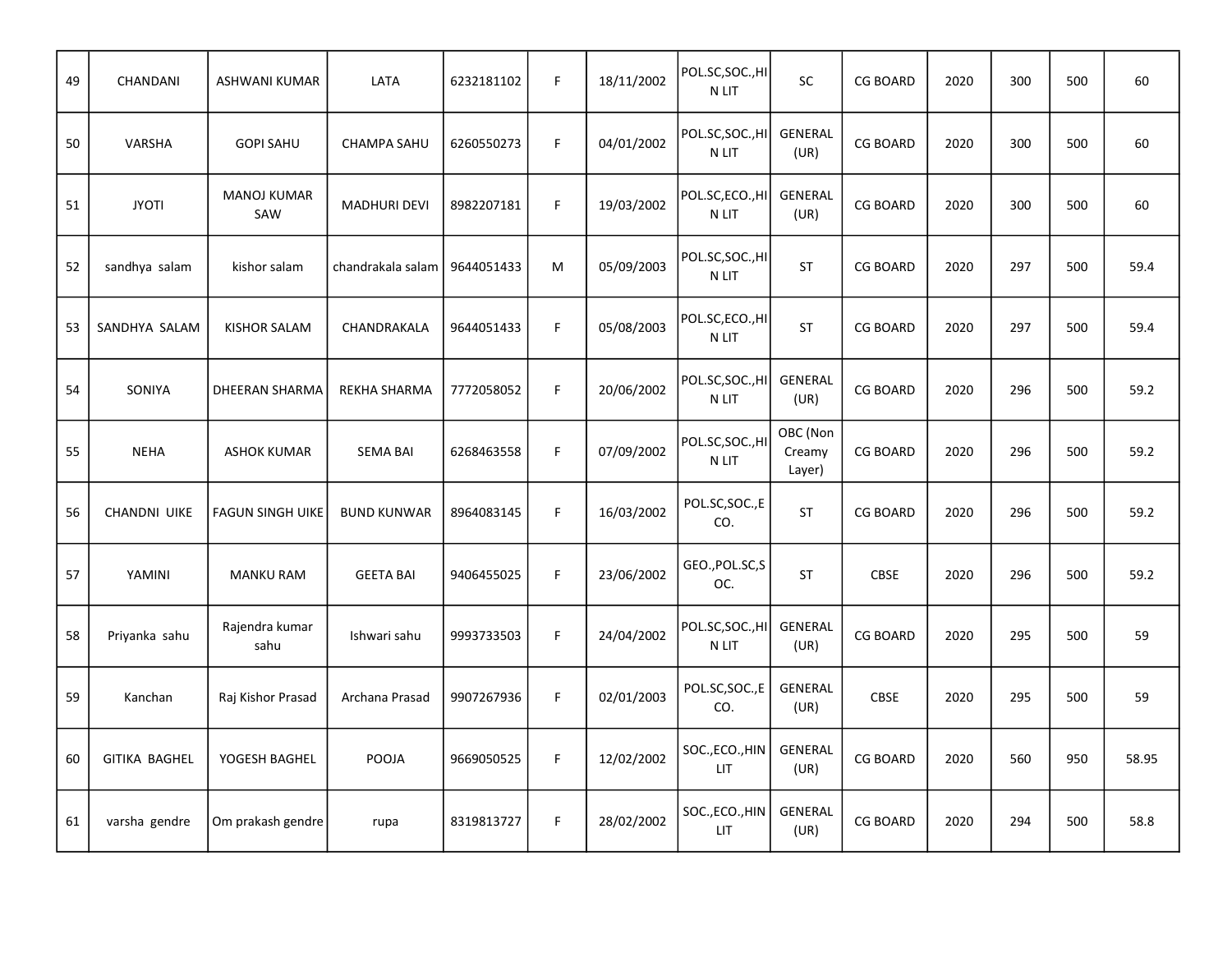| 62 | PREETI            | <b>ROHIT KUMAR</b>         | <b>ANITA</b>                   | 6266677596 | F  | 30/03/2002 | POL.SC,SOC.,HI<br>N LIT               | <b>ST</b>                    | <b>CG BOARD</b> | 2020 | 293 | 500 | 58.6 |
|----|-------------------|----------------------------|--------------------------------|------------|----|------------|---------------------------------------|------------------------------|-----------------|------|-----|-----|------|
| 63 | sohel sahu        | Dhannalal sahu             | Dhaneshwari sahu               | 7974241598 | M  | 31/03/2003 | <b>ENG</b><br>LIT, POL.SC, SOC        | OBC (Non<br>Creamy<br>Layer) | <b>CG BOARD</b> | 2020 | 293 | 500 | 58.6 |
| 64 | MUKESH DAS        | SATYANARAYAN<br><b>DAS</b> | <b>GANGAJALI</b>               | 8827937625 | M  | 21/04/2002 | POL.SC,SOC.,E<br>CO.                  | <b>GENERAL</b><br>(UR)       | <b>CG BOARD</b> | 2020 | 293 | 500 | 58.6 |
| 65 | SAMINA            | <b>MD LATIF KHAN</b>       | <b>JAKIYA KHAN</b>             | 7898295656 | F  | 19/07/2002 | <b>HOME</b><br>SCIENCE, GEO.,<br>ECO. | <b>GENERAL</b><br>(UR)       | <b>CG BOARD</b> | 2020 | 293 | 500 | 58.6 |
| 66 | SAKSHI KOURAW     | RAJENDRA<br><b>KOURAW</b>  | CHANDRAPRABHA<br><b>KOURAW</b> | 9165776005 | F  | 02/11/2002 | <b>ENG</b><br>LIT, POL.SC, SOC        | <b>GENERAL</b><br>(UR)       | <b>CG BOARD</b> | 2020 | 293 | 500 | 58.6 |
| 67 | <b>NEHA RAJAK</b> | <b>PAWAN KUMAR</b>         | <b>MADHU</b>                   | 9691040267 | F  | 14/04/2002 | POL.SC, SOC., E<br>CO.                | OBC (Non<br>Creamy<br>Layer) | <b>CG BOARD</b> | 2020 | 292 | 500 | 58.4 |
| 68 | vinita nishad     | krishna nishad             | tamin nishad                   | 9752589372 | F. | 12/12/2000 | POL.SC, SOC., HI<br>N LIT             | OBC (Non<br>Creamy<br>Layer) | <b>CG BOARD</b> | 2020 | 292 | 500 | 58.4 |
| 69 | PREETI LODHI      | <b>BALI RAM LODHI</b>      | <b>SAVITRI BAI</b>             | 6262329315 | F. | 11/11/2001 | POL.SC,ECO.,HI<br>N LIT               | <b>GENERAL</b><br>(UR)       | <b>CG BOARD</b> | 2020 | 291 | 500 | 58.2 |
| 70 | PALLAVI           | <b>RIKHI RAM</b>           | <b>BIMALA</b>                  | 7898328067 | F  | 05/01/2002 | POL.SC, SOC., HI<br>N LIT             | OBC (Non<br>Creamy<br>Layer) | <b>CG BOARD</b> | 2020 | 291 | 500 | 58.2 |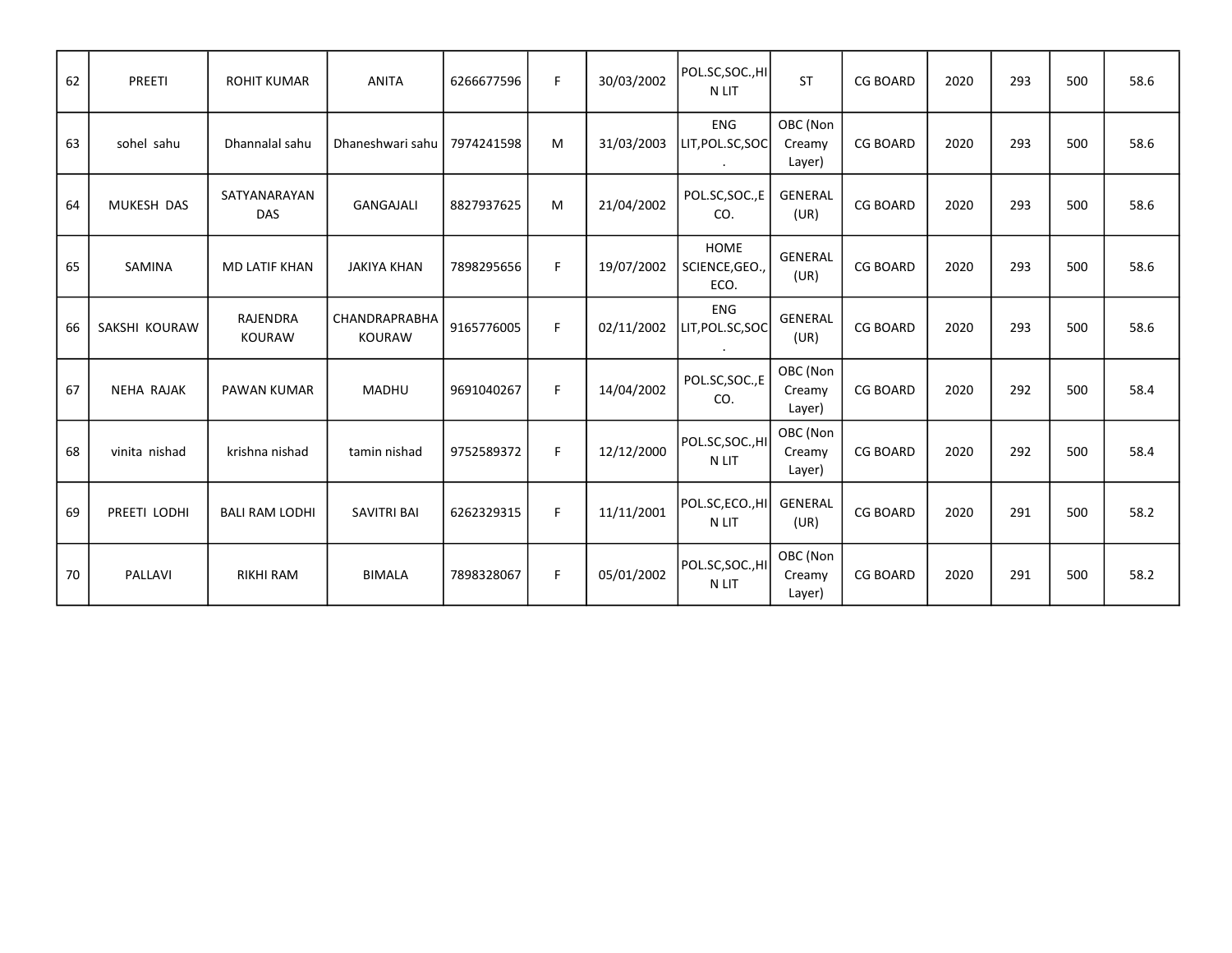#### B.A. IST YEAR 2nd MERIT LIST INDIRA GANDHI GOVT. ARTS AND COMMERCE PG COLLEGE, VAISHALI NAGAR, BHILAI

### Hemchand Yadav University

**OBC LIST** 

| <b>SL</b><br><b>NO</b> | <b>Name</b>               | <b>Father name</b>                | <b>Mother name</b>                 | <b>Mobile</b> | <b>SEX</b> | Date of birth | <b>Subject</b><br>Combination    | Category                     | $(10+2)$ th<br>std. | $(10+2)$ th<br>std.Year | $(10+2)$<br>th<br>std.Obt<br>ain<br><b>Mark</b> | $(10+2)$<br>th<br>std.Tot<br>al Mark | $(10+2)$ th<br>std.Marks<br>% |
|------------------------|---------------------------|-----------------------------------|------------------------------------|---------------|------------|---------------|----------------------------------|------------------------------|---------------------|-------------------------|-------------------------------------------------|--------------------------------------|-------------------------------|
| 1                      | CHETNA NISHAD             | <b>SAKHA RAM</b><br><b>NISHAD</b> | <b>CHAMPA BAI</b><br><b>NISHAD</b> | 8817694520    | F          | 28/08/2002    | POL.SC,SOC.,HI<br>N LIT          | OBC (Non<br>Creamy<br>Layer) | <b>CG BOARD</b>     | 2020                    | 289                                             | 500                                  | 57.8                          |
| 2                      | vikas kumar pandit        | kishundev pandit                  | lakhpati devi                      | 6202159946    | M          | 22/03/2001    | GEO., POL.SC, H<br><b>IN LIT</b> | OBC (Non<br>Creamy<br>Layer) | <b>OTHER</b>        | 2020                    | 288                                             | 500                                  | 57.6                          |
| 3                      | Shivam Yadav              | Indrajeet yadav                   | Manju yadav                        | 6266360348    | M          | 09/07/2003    | <b>ENG</b><br>LIT, POL.SC, SOC   | OBC (Non<br>Creamy<br>Layer) | <b>CG BOARD</b>     | 2020                    | 288                                             | 500                                  | 57.6                          |
| 4                      | Hemant Patel              | Mahendra patel                    | Pushpa bai                         | 9399395655    | M          | 12/07/2002    | GEO., POL.SC, H<br>IN LIT        | OBC (Non<br>Creamy<br>Layer) | <b>CG BOARD</b>     | 2020                    | 286                                             | 500                                  | 57.2                          |
| 5                      | <b>GIRVAR KUMAR</b>       | GIRDHARI                          | <b>TULSI BAI</b>                   | 8964998092    | M          | 18/06/1999    | POL.SC, SOC., HI<br>N LIT        | OBC (Non<br>Creamy<br>Layer) | <b>CG BOARD</b>     | 2020                    | 286                                             | 500                                  | 57.2                          |
| 6                      | <b>AASHUTOSH</b><br>YADAV | RAVI LAL YADAV                    | <b>MANJU YADAV</b>                 | 9098543813    | M          | 13/07/2003    | POL.SC, SOC., HI<br>N LIT        | OBC (Non<br>Creamy<br>Layer) | <b>CG BOARD</b>     | 2020                    | 285                                             | 500                                  | 57                            |
| 7                      | Bhuneshwari Sahu          | NANDKISHOR SAHUL BISAHIN BAI SAHU |                                    | 8109226099    | F.         | 28/12/2000    | POL.SC, SOC., HI<br>N LIT        | OBC (Non<br>Creamy<br>Layer) | <b>CG BOARD</b>     | 2020                    | 284                                             | 500                                  | 56.8                          |
| 8                      | Puranjan Kumar            | Komal ram                         | Rupeshwari bai                     | 6267823791    | M          | 06/10/2002    | POL.SC, SOC., HI<br>N LIT        | OBC (Non<br>Creamy<br>Layer) | <b>CG BOARD</b>     | 2020                    | 282                                             | 500                                  | 56.4                          |
| 9                      | <b>REVTI</b>              | BALRAM                            | PHULESHWARI                        | 8085215418    | F.         | 07/10/2002    | SOC., ECO., HIN<br><b>LIT</b>    | OBC (Non<br>Creamy<br>Layer) | <b>CG BOARD</b>     | 2020                    | 282                                             | 500                                  | 56.4                          |
| 10                     | dikesh SAHU               | seven sahu                        | pratibha sahu                      | 6266260467    | M          | 30/10/2002    | POL.SC, SOC., HI<br>N LIT        | OBC (Non<br>Creamy<br>Layer) | <b>CG BOARD</b>     | 2020                    | 280                                             | 500                                  | 56                            |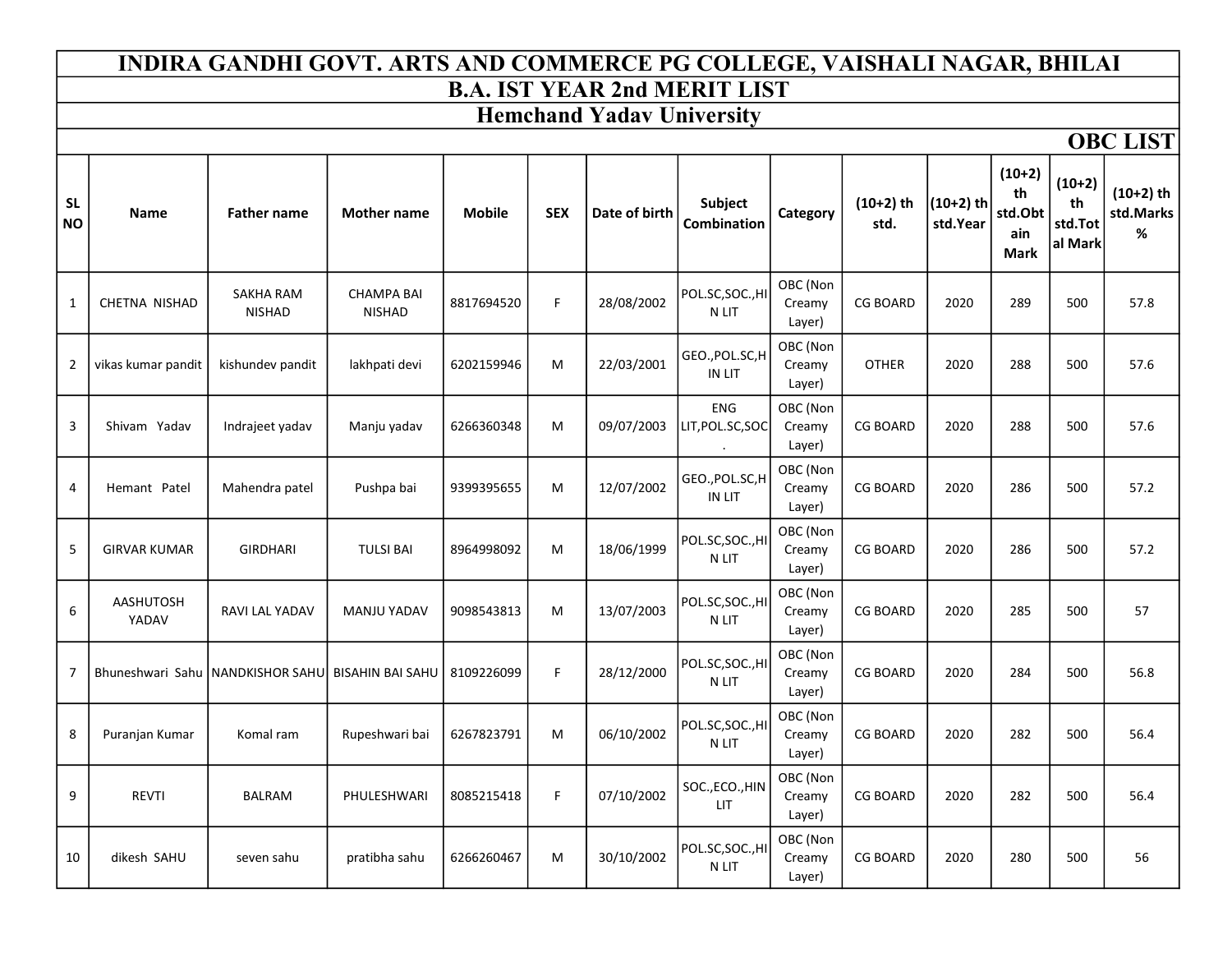| 11 | JITESHWARI SAHU        | <b>SEVAK RAM SAHU</b>         | <b>UTTRA SAHU</b>          | 7067200494 | $\mathsf F$ | 04/09/2000 | SOC., ECO., HIN<br><b>LIT</b> | OBC (Non<br>Creamy<br>Layer) | <b>CG BOARD</b> | 2020 | 278 | 500 | 55.6 |
|----|------------------------|-------------------------------|----------------------------|------------|-------------|------------|-------------------------------|------------------------------|-----------------|------|-----|-----|------|
| 12 | PANKAJ KUMAR           | <b>TORAN LAL SAHU</b>         | SATYABHAMA                 | 9993604576 | M           | 07/10/2002 | POL.SC,SOC.,HI<br>N LIT       | OBC (Non<br>Creamy<br>Layer) | <b>CG BOARD</b> | 2020 | 276 | 500 | 55.2 |
| 13 | Leena                  | Ishwari                       | Ishwari bai                | 8319532399 | $\mathsf F$ | 18/06/2001 | <b>ENG</b><br>LIT, GEO., SOC. | OBC (Non<br>Creamy<br>Layer) | <b>CBSE</b>     | 2020 | 276 | 500 | 55.2 |
| 14 | MUKESH KUMAR           | <b>BABU LAL</b>               | <b>GAYATRI</b>             | 6267688181 | M           | 11/03/2002 | GEO., POL.SC, H<br>IN LIT     | OBC (Non<br>Creamy<br>Layer) | <b>CG BOARD</b> | 2020 | 274 | 500 | 54.8 |
| 15 | SAGAR                  | <b>ASHWANI</b>                | <b>SEEMA BAI</b>           | 7970057301 | M           | 09/04/2003 | POL.SC,SOC.,HI<br>N LIT       | OBC (Non<br>Creamy<br>Layer) | <b>CG BOARD</b> | 2020 | 274 | 500 | 54.8 |
| 16 | kundan sahu            | khemlal sahu                  | prabha sahu                | 7000730268 | M           | 23/11/2002 | POL.SC,SOC.,HI<br>N LIT       | OBC (Non<br>Creamy<br>Layer) | <b>CG BOARD</b> | 2020 | 273 | 500 | 54.6 |
| 17 | <b>KARAN KUMAR</b>     | DEVSHARAN<br><b>NISHAD</b>    | <b>JHAMIK BAI</b>          | 7974082614 | M           | 09/02/2002 | GEO., POL.SC, H<br>IN LIT     | OBC (Non<br>Creamy<br>Layer) | <b>CG BOARD</b> | 2020 | 270 | 500 | 54   |
| 18 | <b>DAMINI</b>          | TARACHAND SAHU                | <b>REKHA SAHU</b>          | 6266258305 | F           | 29/07/2003 | POL.SC,SOC.,HI<br>N LIT       | OBC (Non<br>Creamy<br>Layer) | <b>CG BOARD</b> | 2020 | 270 | 500 | 54   |
| 19 | HOMESHWARI             | POKHAN LAL                    | <b>BHAGVATI BAI</b>        | 8819998832 | F           | 29/10/2002 | POL.SC,ECO.,HI<br>N LIT       | OBC (Non<br>Creamy<br>Layer) | <b>CG BOARD</b> | 2020 | 266 | 500 | 53.2 |
| 20 | Sanjana<br>Vishvakarma | Ashok vishvakarma             | Sarita vishvakarma         | 6266253619 | F           | 29/06/2002 | GEO., POL.SC, S<br>OC.        | OBC (Non<br>Creamy<br>Layer) | <b>CG BOARD</b> | 2020 | 266 | 500 | 53.2 |
| 21 | <b>SUMAN JANGHEL</b>   | <b>UTTAM KUMAR</b><br>JANGHEL | UTTARA JANGHEL             | 9691803150 | $\mathsf F$ | 01/11/2002 | POL.SC,SOC.,HI<br>N LIT       | OBC (Non<br>Creamy<br>Layer) | <b>CG BOARD</b> | 2020 | 264 | 500 | 52.8 |
| 22 | pooja sahu             | SANTOSH SAHU                  | <b>DHANESHWARI</b><br>SAHU | 9301564626 | F           | 12/06/2003 | GEO., ECO., HIN<br><b>LIT</b> | OBC (Non<br>Creamy<br>Layer) | <b>CG BOARD</b> | 2020 | 264 | 500 | 52.8 |
| 23 | MONIKA YADAV           | RAVINDRA YADAV                | CHITRAREKHA<br>YADAV       | 9630835666 | $\mathsf F$ | 20/08/2001 | GEO.,POL.SC,H<br>IN LIT       | OBC (Non<br>Creamy<br>Layer) | <b>CG BOARD</b> | 2020 | 263 | 500 | 52.6 |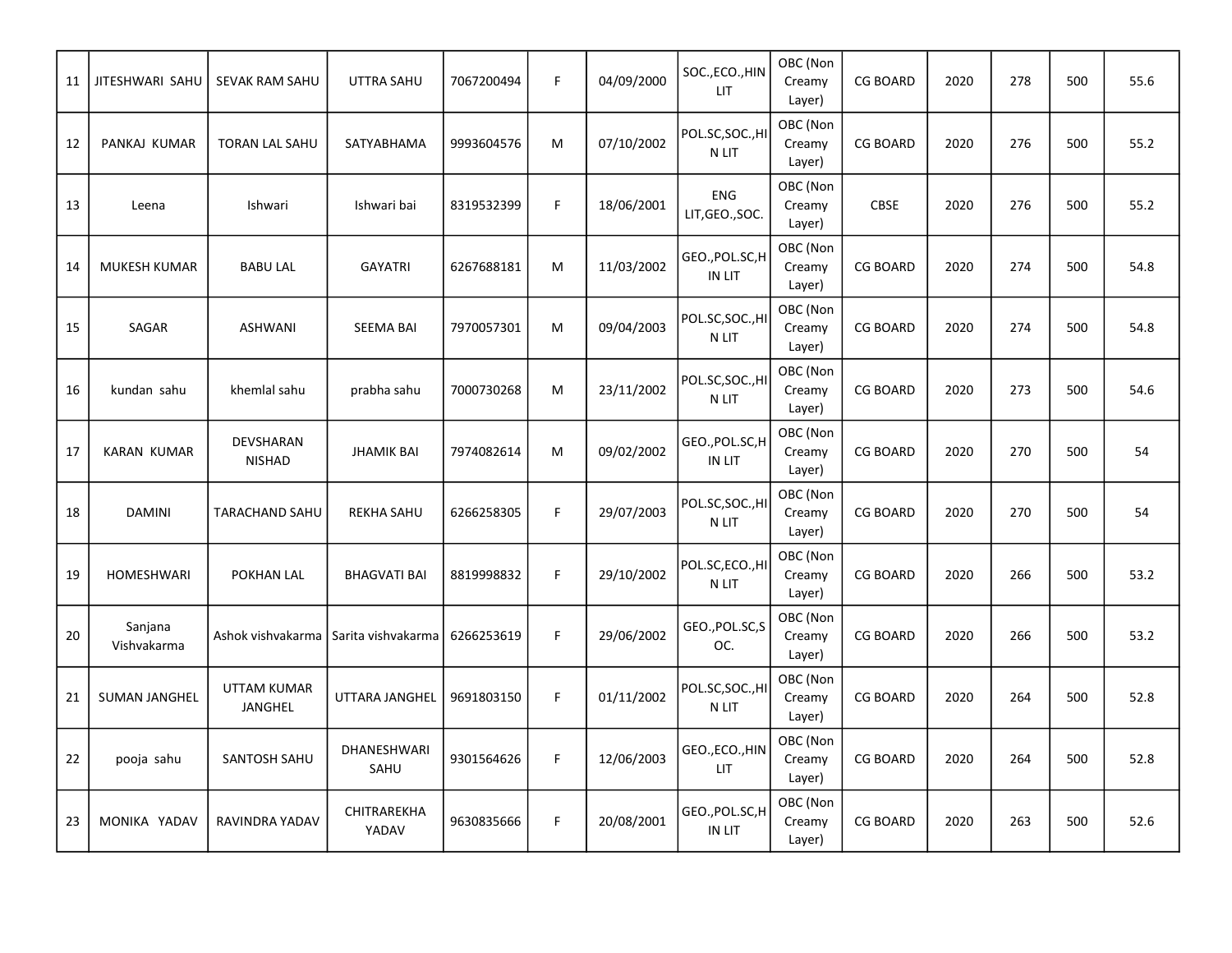| 24 | janghel<br>Nootan | Setram janghel | Hembai janghel | 7354884785 | м | 25/10/2000 | GEO., SOC., HIN<br>Lľ | OBC (Non<br>Creamy<br>Layer | <b>CG BOARD</b> | 2020 | 263 | 500 | 52.6 |
|----|-------------------|----------------|----------------|------------|---|------------|-----------------------|-----------------------------|-----------------|------|-----|-----|------|
|----|-------------------|----------------|----------------|------------|---|------------|-----------------------|-----------------------------|-----------------|------|-----|-----|------|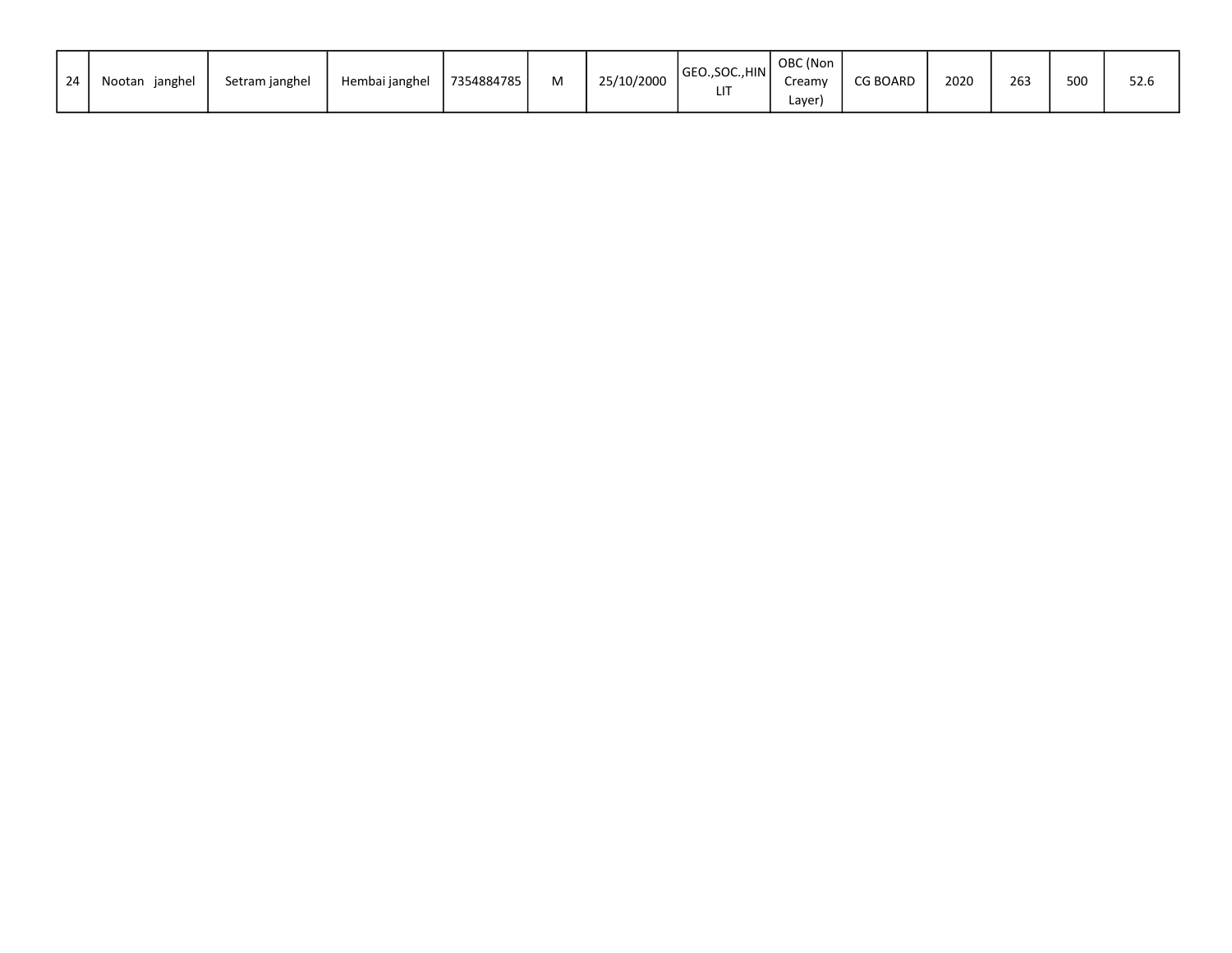# INDIRA GANDHI GOVT. ARTS AND COMMERCE PG COLLEGE, VAISHALI NAGAR, BHILAI

### B.A. IST YEAR 2nd MERIT LIST

## Hemchand Yadav University

SC LIST

| <b>SL</b><br><b>NO</b> | Name                    | <b>Father name</b>                    | <b>Mother name</b>                | <b>Mobile</b> | <b>SEX</b> | Date of birth | <b>Subject</b><br>Combination | Category  | $(10+2)$ th<br>std. | $(10+2)$ th<br>std.Year | $(10+2)$<br>th<br>std.Obt | $(10+2)$<br>th<br>std.Tot | $(10+2)$ th<br>std.Marks<br>% |
|------------------------|-------------------------|---------------------------------------|-----------------------------------|---------------|------------|---------------|-------------------------------|-----------|---------------------|-------------------------|---------------------------|---------------------------|-------------------------------|
| 1                      | YAMINI<br>CHANDRAWNSHI  | SHIVNANDAN<br>CHANDRAWANSHI           | ANITA<br>CHANSRAWANSHI            | 6268327923    | F          | 06/12/2002    | POL.SC, SOC., HI<br>N LIT     | <b>SC</b> | <b>CG BOARD</b>     | 2020                    | 290                       | 500                       | 58                            |
| 2                      |                         | Prerna Suryavanshi Naresh Suryavanshi | Jamuna<br>Survavanshi             | 6261694752    | F          | 26/07/2002    | POL.SC, SOC., HI<br>N LIT     | SC        | <b>CG BOARD</b>     | 2020                    | 289                       | 500                       | 57.8                          |
| 3                      | <b>ISHWARI</b>          | <b>BHAIYA RAM</b>                     | <b>SURAJA BAI</b>                 | 9753705205    | F.         | 24/04/2002    | POL.SC,SOC.,HI<br>N LIT       | SC        | <b>CG BOARD</b>     | 2020                    | 275                       | 500                       | 55                            |
| 4                      | <b>JANHAVI</b>          | <b>KAMAL NARAYAN</b>                  | <b>UTTAM BAI</b>                  | 9753955629    | F.         | 28/05/2001    | GEO., POL.SC, S<br>OC.        | <b>SC</b> | <b>CG BOARD</b>     | 2020                    | 272                       | 500                       | 54.4                          |
| 5                      | bhupesh kumar<br>jangde | mahendra kumar<br>jangde              | chitrekha jangde                  | 9755185225    | M          | 28/12/2002    | POL.SC,SOC.,HI<br>N LIT       | SC        | <b>CG BOARD</b>     | 2020                    | 270                       | 500                       | 54                            |
| 6                      | NANDITA KOSRE           | <b>THAKUR PRASAD</b><br><b>KOSRE</b>  | <b>MADHURI KOSRE</b>              | 8085913448    | F.         | 06/02/2002    | GEO., POL.SC, E<br>CO.        | <b>SC</b> | <b>CG BOARD</b>     | 2020                    | 263                       | 500                       | 52.6                          |
| $\overline{7}$         | <b>ADITI BANJARE</b>    | <b>SHIV BANJARE</b>                   | <b>RUKHMANI</b><br><b>BANJARE</b> | 8349225192    | F.         | 09/02/2003    | GEO., POL.SC, E<br>CO.        | <b>SC</b> | <b>CG BOARD</b>     | 2020                    | 262                       | 500                       | 52.4                          |
| 8                      | <b>VERSHA RANI</b>      | <b>SUBHASH</b><br>CHANDRA             | <b>SARITA BAI</b>                 | 9302463772    | F.         | 13/04/2002    | POL.SC,SOC.,HI<br>N LIT       | <b>SC</b> | <b>CG BOARD</b>     | 2020                    | 261                       | 500                       | 52.2                          |
| 9                      | SAMPATTI KHUNTE         | <b>JAIRAM KHUNTE</b>                  | <b>MAINA BAI</b>                  | 7240883707    | F.         | 24/05/2002    | POL.SC,ECO.,HI<br>N LIT       | SC        | <b>CG BOARD</b>     | 2020                    | 260                       | 500                       | 52                            |
| 10                     | <b>SUNANDA</b>          | <b>JAGDISH PRASAD</b><br><b>BAIN</b>  | <b>SUDAMA BAIN</b>                | 9294614821    | F.         | 24/12/1998    | GEO., POL.SC, S<br>OC.        | <b>SC</b> | <b>CG BOARD</b>     | 2020                    | 234                       | 500                       | 46.8                          |
| 11                     | <b>POONAM</b>           | <b>SHANKAR</b><br>MARKANDE            | <b>AMRIT BAI</b>                  | 7049610283    | F.         | 29/03/2002    | POL.SC,SOC.,HI<br>N LIT       | SC        | <b>CG BOARD</b>     | 2020                    | 279                       | 600                       | 46.5                          |
| 12                     | POOJA                   | <b>MEVA LAL</b>                       | PARAMSHEELA                       | 9669623676    | F.         | 07/05/2003    | POL.SC, SOC., HI<br>N LIT     | <b>SC</b> | <b>CG BOARD</b>     | 2020                    | 260                       | 600                       | 43.33                         |